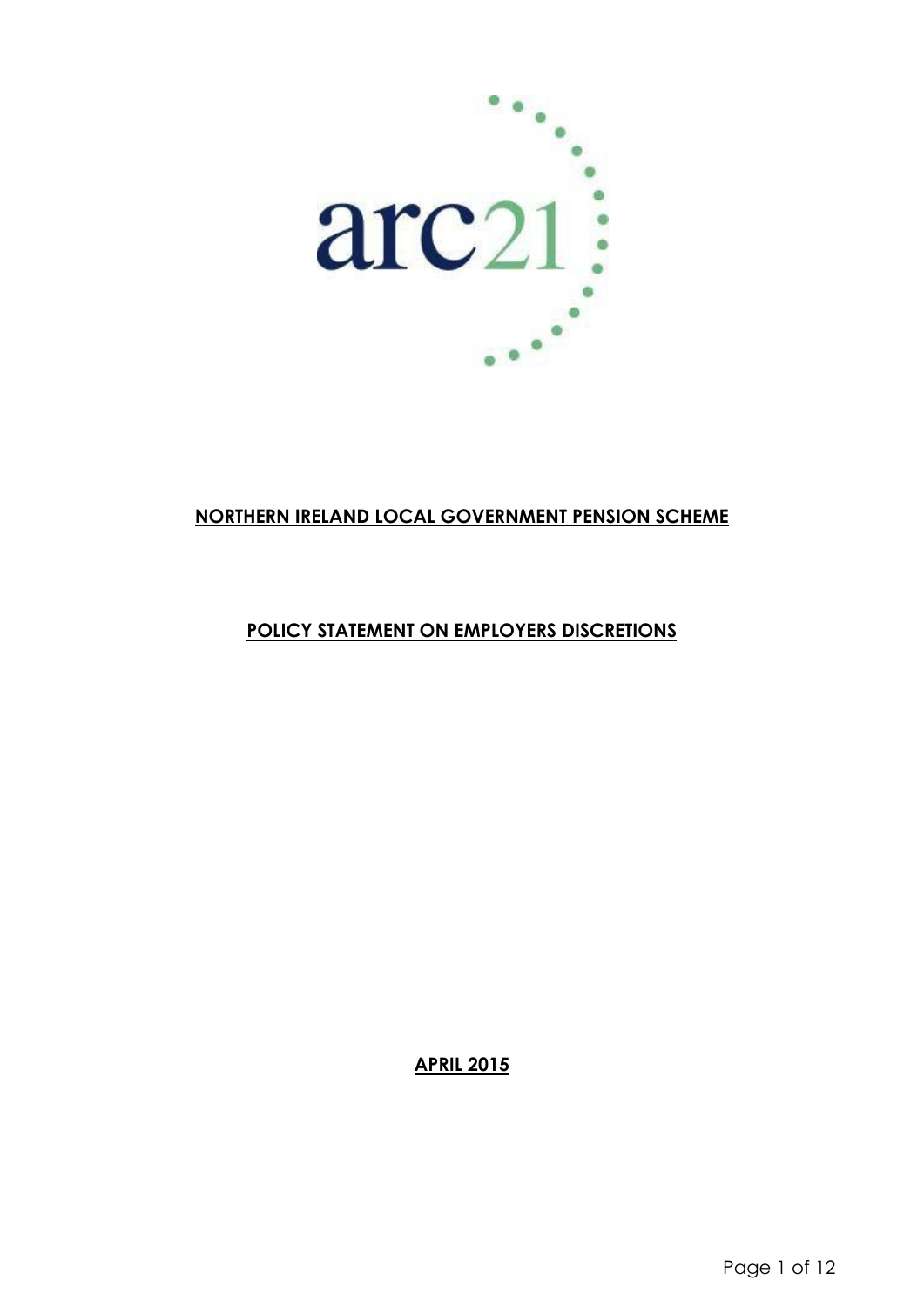### **Annex 1 JOINT COMMITTEE'S POLICY STATEMENT ON EMPLOYER DISCRETIONS – Active Membership Ceased after 31 March 2015**

| Table A: Discretions to be exercised on and<br>after 1 April 2015 under the LGPS<br><b>Regulations (Northern Ireland) 2014 in</b><br>relation to active scheme members and<br>members who cease active membership after<br>31 March 2015.                                                                                                                                    | <b>Joint Committee policy</b>                                                                                                                                                                                                                                                                                                                                                                                                                                                                                                                                                                                                                                     |
|------------------------------------------------------------------------------------------------------------------------------------------------------------------------------------------------------------------------------------------------------------------------------------------------------------------------------------------------------------------------------|-------------------------------------------------------------------------------------------------------------------------------------------------------------------------------------------------------------------------------------------------------------------------------------------------------------------------------------------------------------------------------------------------------------------------------------------------------------------------------------------------------------------------------------------------------------------------------------------------------------------------------------------------------------------|
| 1. Whether, at full cost to the Joint Committee,<br>to grant extra annual pension of up to £6,500<br>(figure at 1 April 2015) to an active scheme<br>member or within 6 months of leaving to a<br>member who is dismissed by reason of<br>redundancy or business efficiency or whose<br>employment is terminated by mutual consent<br>on the grounds of business efficiency. | The Joint Committee will not make<br>use of the discretion to grant extra<br>annual pension of up to £6,500<br>(figure at 1 April 2015) to an active<br>scheme member or within 6 months<br>of leaving to a member who is<br>dismissed by reason of redundancy<br>or business efficiency or whose<br>employment is terminated by<br>mutual consent on the grounds of<br>business efficiency except in<br>exceptional circumstances where<br>the Joint Committee considers it is<br>in its financial or operational<br>interests to do so.<br>Each case will be considered on<br>the merits of the financial and / or<br>operational business case put<br>forward. |
| 2. Whether, where an active scheme member<br>wishes to purchase extra annual pension of<br>up to £6,500 (figure at 1 April 2015) by<br>making Additional Pension Contributions<br>(APCs), the Joint Committee will voluntarily<br>contribute towards the cost of purchasing that<br>extra pension via a Shared Cost Additional<br>Pension Contribution (SCAPC).              | The Joint Committee will only<br>voluntarily contribute towards the<br>cost of purchasing extra pension<br>via a Shared Cost Additional<br>Pension Contribution (SCAPC) in<br>two situations.<br>Firstly, where:<br>an active scheme member<br>returns from a period of<br>authorised leave of absence,<br>and<br>the member does not, within<br>30 days of returning from the<br>leave of absence, make an<br>election to buy-back the<br>amount of pension 'lost'<br>during that period of leave of<br>absence, and                                                                                                                                             |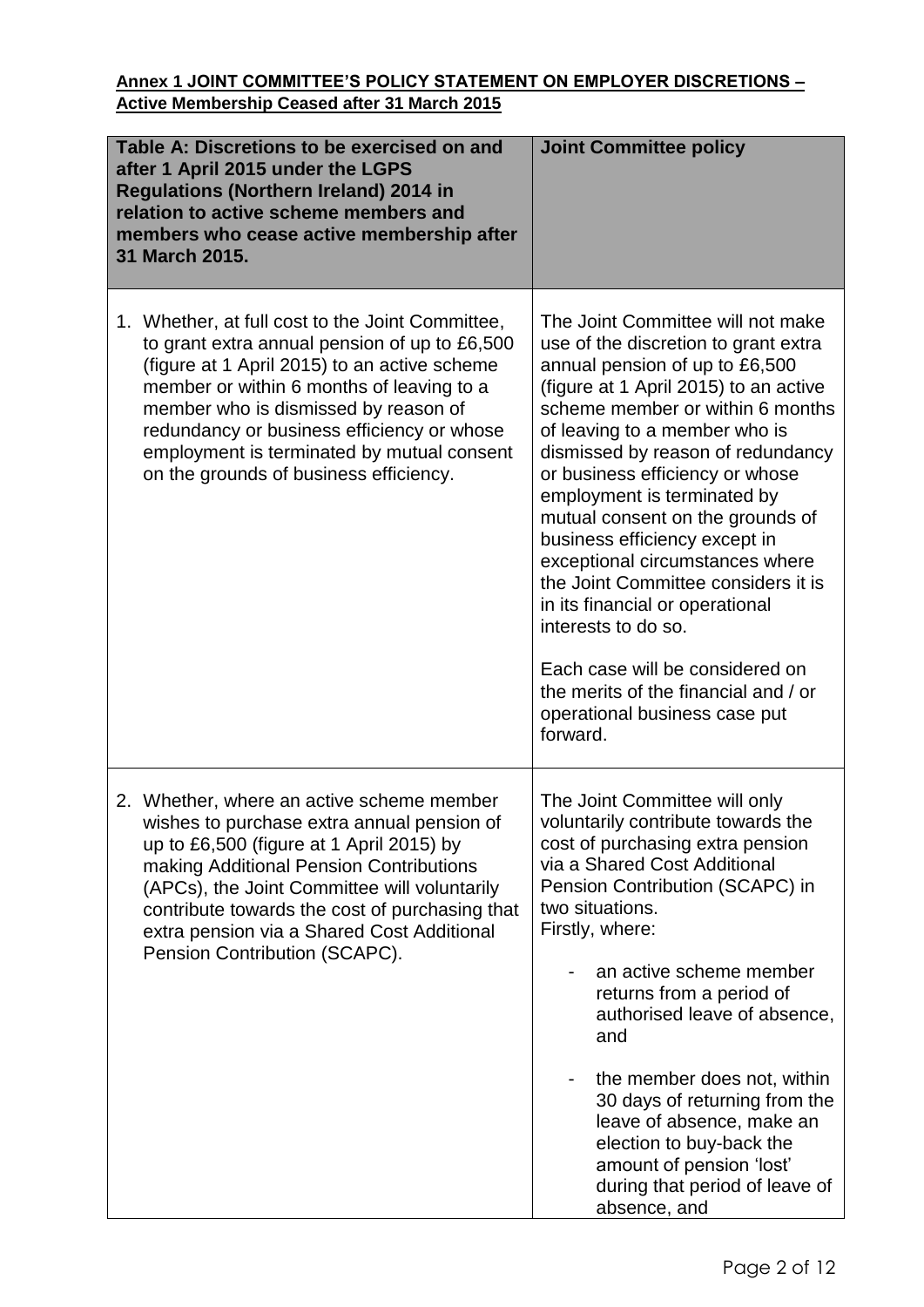|                                                                                                                                                                                                          | the member subsequently<br>makes an election to do so<br>and it can be demonstrated<br>that the reason for the<br>member missing the original<br>30 day deadline was<br>because the member had<br>not been made aware of that<br>deadline, and<br>the election is made no more<br>than 6 months after the<br>member returns from the<br>period of leave of absence<br>or such longer period as the<br>Joint Committee may deem<br>reasonable in any individual<br>case. |
|----------------------------------------------------------------------------------------------------------------------------------------------------------------------------------------------------------|-------------------------------------------------------------------------------------------------------------------------------------------------------------------------------------------------------------------------------------------------------------------------------------------------------------------------------------------------------------------------------------------------------------------------------------------------------------------------|
|                                                                                                                                                                                                          | A decision on whether the member<br>meets the above criteria (and on<br>whether the 6 month period<br>referred to should be extended in<br>any individual case) will be taken<br>by the Chair of the Joint Committee<br>and, where it is agreed that the<br>conditions are met, the Joint<br>Committee will contribute 2/3rds of<br>the cost of buying back the 'lost'<br>pension via a SCAPC.                                                                          |
|                                                                                                                                                                                                          | Secondly, in exceptional<br>circumstances where the Joint<br>Committee considers it is in its<br>financial or operational interests to<br>do so.                                                                                                                                                                                                                                                                                                                        |
|                                                                                                                                                                                                          | Each case to contribute to a<br>SCAPC (and a decision on the<br>amount to be contributed) will be<br>considered on the merits of the<br>financial and / or operational<br>business case put forward.                                                                                                                                                                                                                                                                    |
| 3. Whether to permit flexible retirement for staff<br>aged 55 or over who, with the agreement of<br>the Joint Committee, reduce their working<br>hours or grade and, if so, as part of the<br>agreement: | <b>Flexible retirement</b><br>The Joint Committee will not agree<br>to flexible retirement except in<br>circumstances where the Joint<br>Committee considers it is in its<br>financial or operational interests to<br>do so.                                                                                                                                                                                                                                            |

 $\overline{\phantom{a}}$ 

 $\overline{\phantom{a}}$ 

 $\mathsf{l}$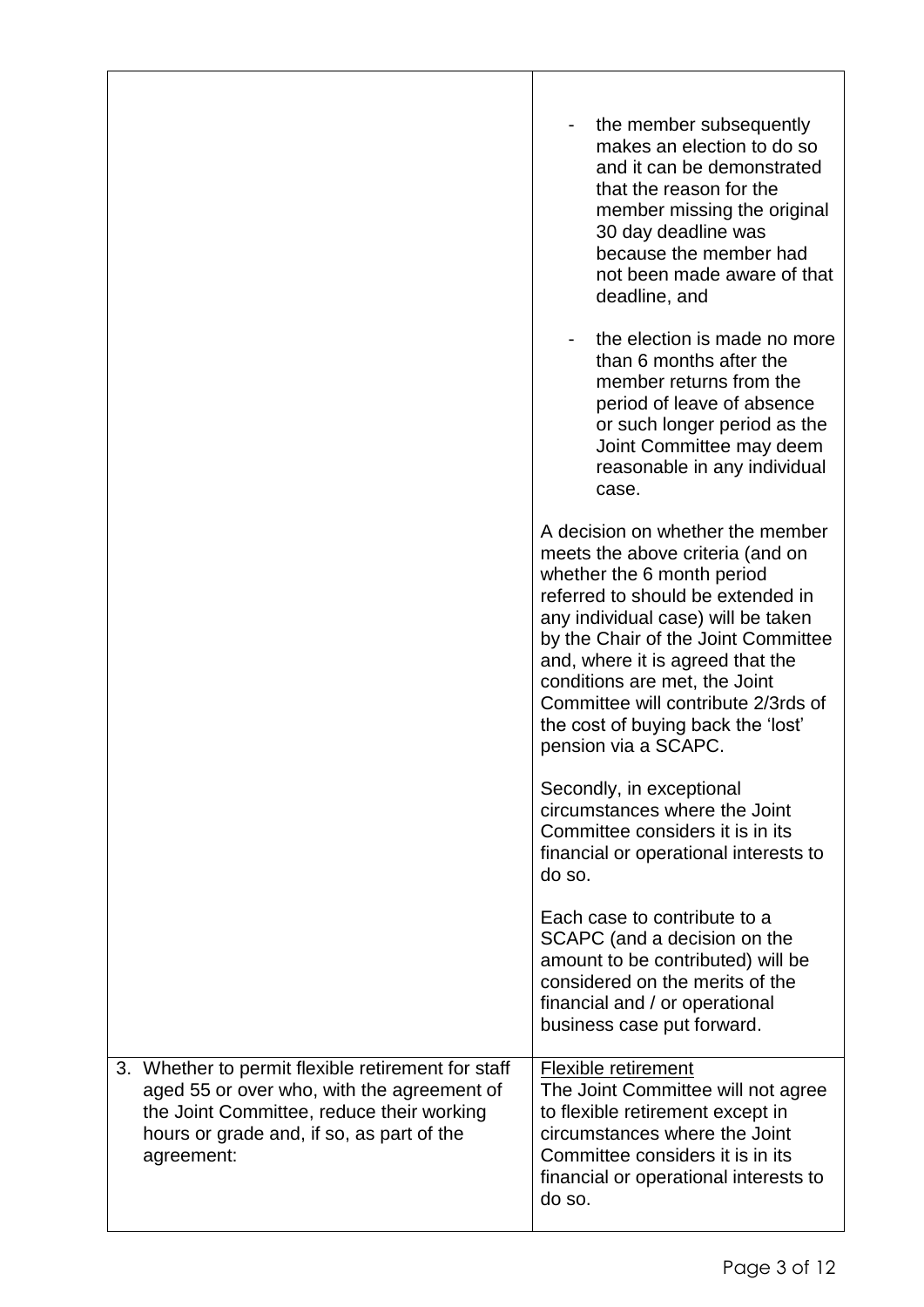| - whether, in addition to the benefits the member                                                                                                | Each case:                                                                                                                                                                                                                                                                                                                                                                                                                                                                                                                                                                                                    |
|--------------------------------------------------------------------------------------------------------------------------------------------------|---------------------------------------------------------------------------------------------------------------------------------------------------------------------------------------------------------------------------------------------------------------------------------------------------------------------------------------------------------------------------------------------------------------------------------------------------------------------------------------------------------------------------------------------------------------------------------------------------------------|
| has accrued prior to 1 April 2009 (which the<br>member must draw if flexible retirement is<br>agreed), to permit the member to choose to<br>draw | - will be considered on the merits of<br>the financial and / or operational<br>business case put forward,                                                                                                                                                                                                                                                                                                                                                                                                                                                                                                     |
| • all, part or none of the pension benefits<br>they accrued after 31 March 2009 and<br>before 1 April 2015, and / or                             | - will set out whether, in additional<br>to any pre 1 April 2009 benefits,<br>the member will be permitted, as<br>part of the flexible retirement                                                                                                                                                                                                                                                                                                                                                                                                                                                             |
| • all, part or none of the pension benefits<br>they accrued after 31 March 2015, and<br>- whether to waive, in whole or in part, any             | agreement, to take<br>a) all, some or none of their 1<br>April 2009 to 31 March 2015<br>benefits, and /or                                                                                                                                                                                                                                                                                                                                                                                                                                                                                                     |
| actuarial reduction which would otherwise<br>be applied to the benefits taken on flexible<br>retirement before Normal Pension Age.               | b) all, some or none of their post<br>31 March 2015 benefits, and                                                                                                                                                                                                                                                                                                                                                                                                                                                                                                                                             |
|                                                                                                                                                  | - will require the approval of the<br>Chair of the Joint Committee.                                                                                                                                                                                                                                                                                                                                                                                                                                                                                                                                           |
|                                                                                                                                                  | The Terms of the flexible retirement<br>policy are that :                                                                                                                                                                                                                                                                                                                                                                                                                                                                                                                                                     |
|                                                                                                                                                  | (i) Staff must submit their request in<br>writing                                                                                                                                                                                                                                                                                                                                                                                                                                                                                                                                                             |
|                                                                                                                                                  | (ii) There must be a reduction of at<br>least one grade or a minimum of 1<br>day per week                                                                                                                                                                                                                                                                                                                                                                                                                                                                                                                     |
|                                                                                                                                                  | (iii) Applicants must intend to<br>remain in the new post for a<br>minimum of 1 year                                                                                                                                                                                                                                                                                                                                                                                                                                                                                                                          |
|                                                                                                                                                  | <b>Waiver of any actuarial reduction</b><br>on flexible retirement<br>Where flexible retirement is agreed,<br>the benefits payable will be subject<br>to any actuarial reduction<br>applicable under the Local<br><b>Government Pension Scheme</b><br>Regulations (Northern Ireland)<br>2014 and the Local Government<br>Pension Scheme (Amendment and<br><b>Transitional Provisions)</b><br>Regulations (Northern Ireland)<br>2014.<br>The Joint Committee will only waive<br>any such reduction, in whole or in<br>part, where it considers it is in its<br>financial or operational interests to<br>do so. |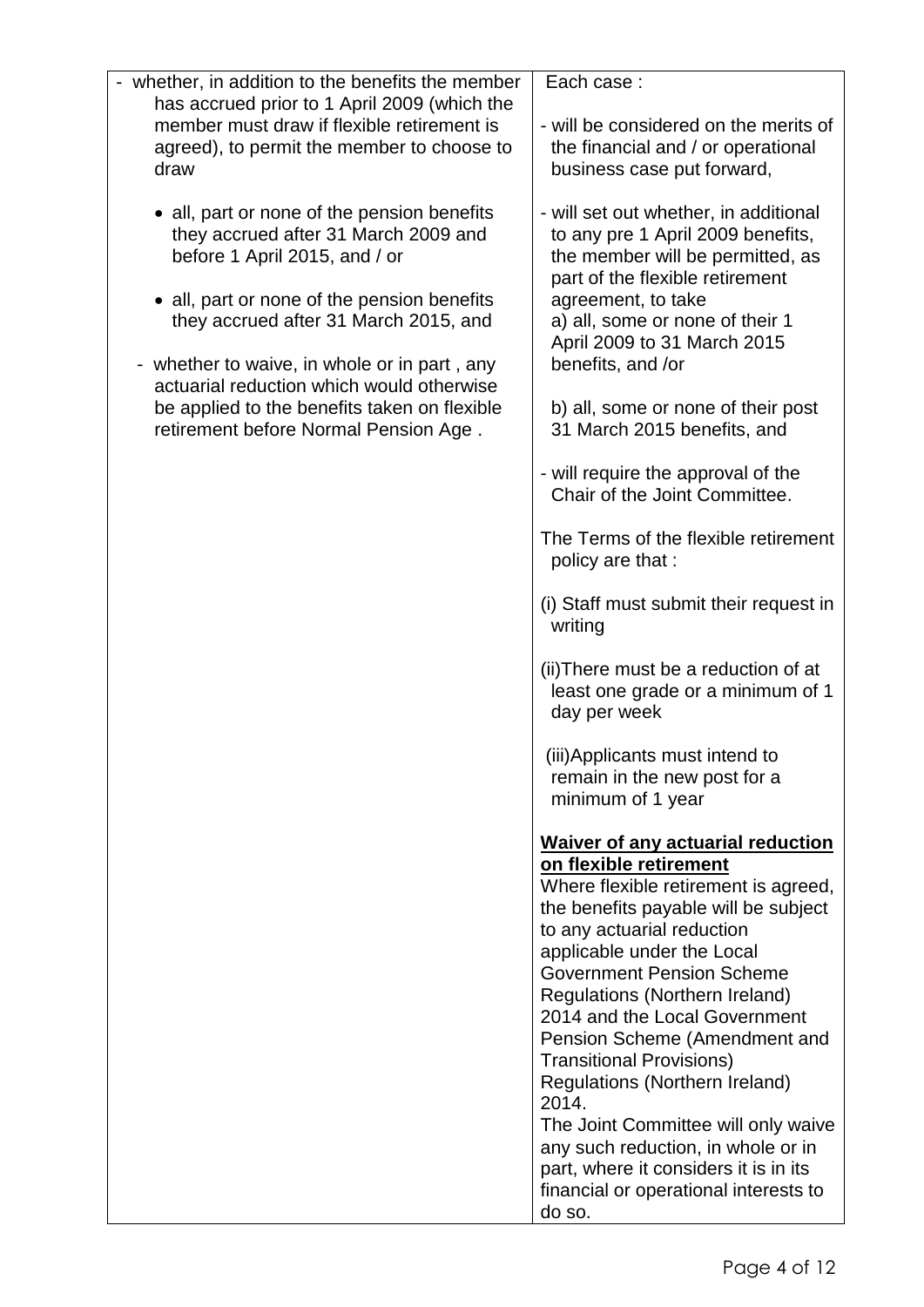|         |                                                                                                                                                                                                                                                                                                                                                                                                                                                                                                                                                                                                                                    | Each case will be considered on<br>the merits of the financial and / or<br>operational business case put<br>forward and will require the<br>approval of the Chair of the Joint<br>Committee.                                                                                                                                                                                                                                                              |
|---------|------------------------------------------------------------------------------------------------------------------------------------------------------------------------------------------------------------------------------------------------------------------------------------------------------------------------------------------------------------------------------------------------------------------------------------------------------------------------------------------------------------------------------------------------------------------------------------------------------------------------------------|-----------------------------------------------------------------------------------------------------------------------------------------------------------------------------------------------------------------------------------------------------------------------------------------------------------------------------------------------------------------------------------------------------------------------------------------------------------|
|         | 4. Whether, as the 85 year rule does not (other<br>than on flexible retirement - see 3 above)<br>automatically apply to members who would<br>otherwise be subject to it and who choose to<br>voluntarily draw their benefits on or after age<br>55 and before age 60, to switch the 85 year<br>rule back on in full for such members.                                                                                                                                                                                                                                                                                              | The Joint Committee will not agree<br>to switch the 85 year rule on in full<br>where members choose to<br>voluntarily draw their benefits on or<br>after age 55 and before age 60<br>except in circumstances where the<br>Joint Committee considers it is in<br>its financial or operational interests<br>to do so.                                                                                                                                       |
|         |                                                                                                                                                                                                                                                                                                                                                                                                                                                                                                                                                                                                                                    | Each case                                                                                                                                                                                                                                                                                                                                                                                                                                                 |
|         |                                                                                                                                                                                                                                                                                                                                                                                                                                                                                                                                                                                                                                    | - will be considered on the merits of<br>the financial and / or operational<br>business case put forward, and                                                                                                                                                                                                                                                                                                                                             |
|         |                                                                                                                                                                                                                                                                                                                                                                                                                                                                                                                                                                                                                                    | - will require the approval of the<br>Chair of the Joint Committee.                                                                                                                                                                                                                                                                                                                                                                                       |
| $\circ$ | 5. For active members voluntarily retiring on or<br>after age 55 and before Normal Pension Age<br>who elect under regulation 31(5) of the LGPS<br>Regulations (Northern Ireland) 2014 to<br>immediately draw benefits, and for deferred<br>members who elect under regulation 31(5) of<br>the LGPS Regulations (Northern Ireland)<br>2014 to draw benefits (other than on ill health<br>grounds) on or after age 55 and before<br>Normal Pension Age, and who:<br>were not members of the LGPS before 1<br>October 2006 [Group 4 members],<br>whether to:<br>waive on compassionate grounds,<br>any actuarial reduction that would | The Joint Committee will not agree<br>to waive on compassionate<br>grounds any reduction on<br>pre 1 April 2015 benefits for<br>Group 3 or 4 members, on<br>pre 1 April 2016 benefits for<br>Group 1 members, or on pre<br>1 April 2020 benefits for<br>Group 2 members, and / or<br>to waive in whole or in part<br>on any grounds any<br>reduction on post 31 March<br>2015 benefits for Group 3 or<br>4 members, on post 31<br>March 2016 benefits for |
|         | otherwise be applied to benefits, if<br>any, accrued before 1 April 2015, and<br>/ or                                                                                                                                                                                                                                                                                                                                                                                                                                                                                                                                              | Group 1 members, or on<br>post 31 March 2020 benefits<br>for Group 2 members                                                                                                                                                                                                                                                                                                                                                                              |
| $\circ$ | waive, in whole or in part (on any<br>grounds), any actuarial reduction that<br>would otherwise be applied to<br>benefits accrued after 31 March 2015                                                                                                                                                                                                                                                                                                                                                                                                                                                                              | where members choose to<br>voluntarily draw their benefits on or<br>after age 55 and before Normal<br>Pension Age except in                                                                                                                                                                                                                                                                                                                               |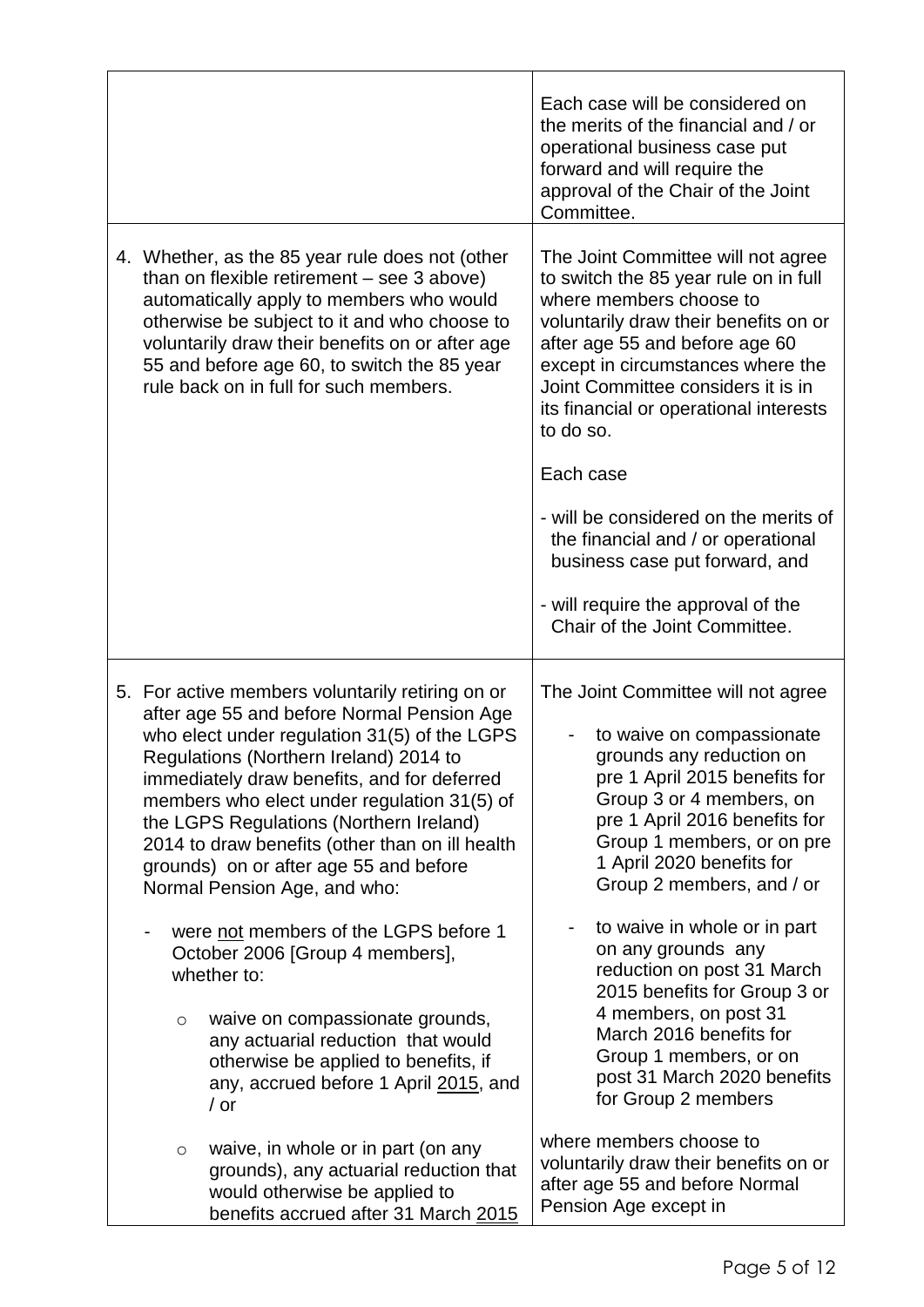were members of the LGPS before 1 October 2006 and will be 60 or more on 31 March 2016 [Group 1 members], whether to:

- o waive on compassionate grounds, any actuarial reduction that would otherwise be applied to benefits accrued before 1 April 2016, and / or
- o waive, in whole or in part (on any grounds), any actuarial reduction that would otherwise be applied to benefits accrued after 31 March 2016
- were members of the LGPS before 1 October 2006 and will not be 60 or more on 31 March 2016 and will not attain age 60 between 1 April 2016 and 31 March 2020 [Group 3 members], whether to:
	- o waive on compassionate grounds, any actuarial reduction that would otherwise be applied to benefits accrued before 1 April 2015, and / or
	- o waive, in whole or in part (on any grounds), any actuarial reduction that would otherwise be applied to benefits accrued after 31 March 2015
- were members of the LGPS before 1 October 2006 and will not be 60 or more on 31 March 2016 but will attain age 60 between 1 April 2016 and 31 March 2020 [Group 2 members], whether to:
	- o waive on compassionate grounds, any actuarial reduction that would otherwise be applied to benefits accrued before 1 April 2020, and / or
	- o waive, in whole or in part (on any grounds), any actuarial reduction that would otherwise be applied to benefits accrued after 31 March 2020

circumstances where the Joint Committee considers it is in its financial or operational interests to do so or there are compelling compassionate reasons for doing so.

### Each case

- will be considered on the merits of the financial and / or operational business case put forward, or
- will be considered on the merits of the compassionate case put forward, and
- will require the approval of the Chair of the Joint Committee including, where the reduction is only to be waved in part, approval for the amount of reduction to be waived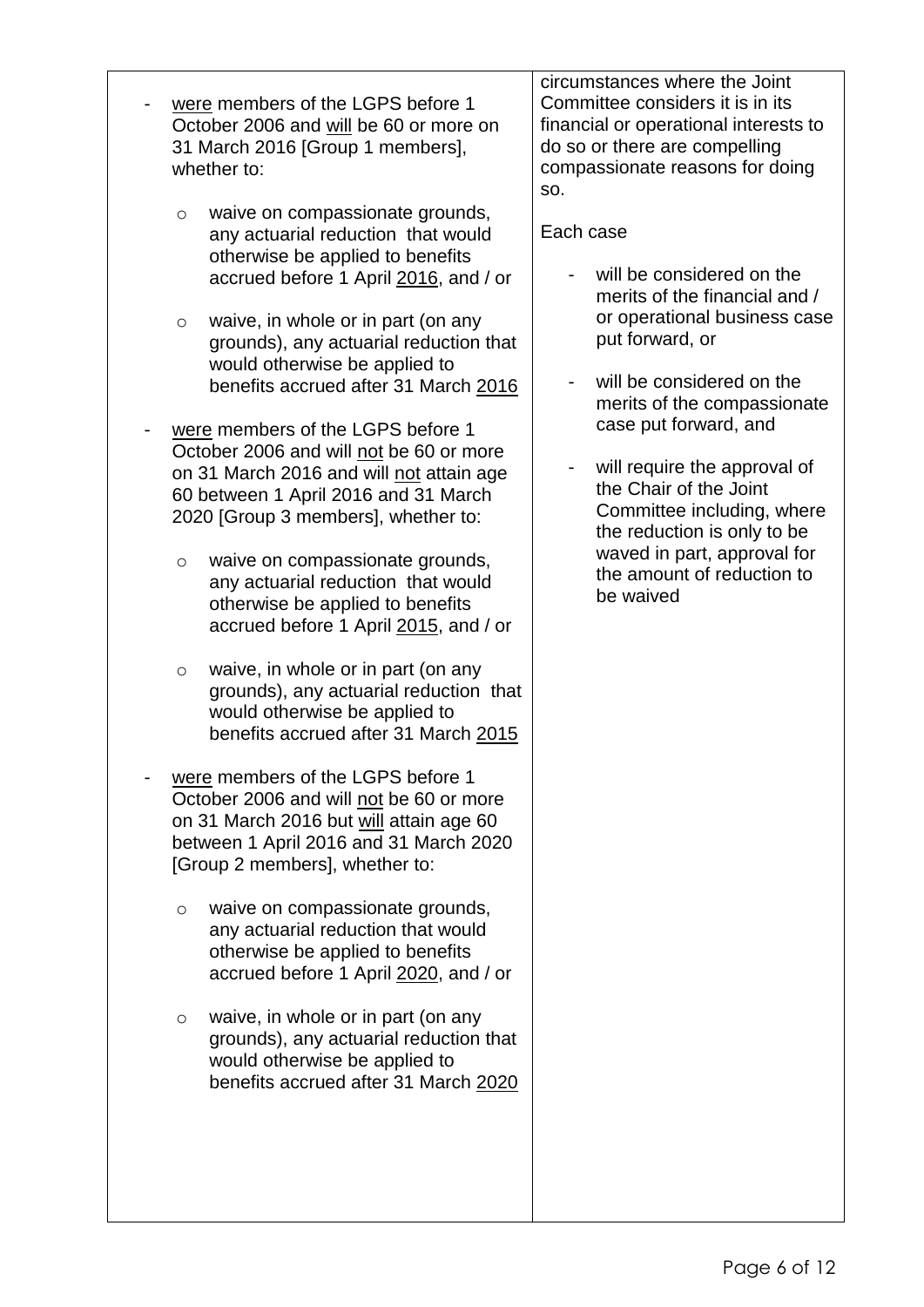| April 2015. | 6. Whether, how much, and in what<br>circumstances to contribute to a shared-cost<br><b>Additional Voluntary Contribution (SCAVC)</b><br>arrangement entered into on or after 1 April<br>2015 and whether, how much, and in what<br>circumstances to continue to contribute to any<br>shared cost Additional Voluntary Contribution<br>(SCAVC) arrangement entered into before 1                                                                                                                                                                                                           |                | The Joint Committee will not enter<br>into a shared cost AVC<br>arrangement other than in<br>exceptional circumstances in which<br>case the decision to contribute, and<br>the amount of the contribution, will<br>be subject to the approval of the<br>Chair of the Joint Committee                                                                                                                                                                                                                                                                                                                                                                                                                                                                                                                                                                                                                                                                                        |
|-------------|--------------------------------------------------------------------------------------------------------------------------------------------------------------------------------------------------------------------------------------------------------------------------------------------------------------------------------------------------------------------------------------------------------------------------------------------------------------------------------------------------------------------------------------------------------------------------------------------|----------------|-----------------------------------------------------------------------------------------------------------------------------------------------------------------------------------------------------------------------------------------------------------------------------------------------------------------------------------------------------------------------------------------------------------------------------------------------------------------------------------------------------------------------------------------------------------------------------------------------------------------------------------------------------------------------------------------------------------------------------------------------------------------------------------------------------------------------------------------------------------------------------------------------------------------------------------------------------------------------------|
|             | 7. Whether to extend the 12 month time limit<br>within which a scheme member who has a<br>deferred LGPS benefit in Northern Ireland<br>following the cessation of employment (or<br>cessation of a concurrent employment) may<br>elect not to have the deferred benefits<br>aggregated with their new LGPS employment<br>(or ongoing concurrent LGPS employment) if<br>the member has not made an election to<br>retain separate benefits within 12 months of<br>commencing membership of the LGPS in the<br>new employment (or within 12 months of<br>ceasing the concurrent membership). | a)<br>b)<br>C) | The Joint Committee will only<br>extend the 12 month time limit<br>within which a scheme member,<br>who has a deferred LGPS benefit in<br>Northern Ireland following the<br>cessation of employment (or<br>cessation of a concurrent<br>employment) may elect not to have<br>the deferred benefits aggregated<br>with their new LGPS employment<br>(or ongoing concurrent LGPS<br>employment),:<br>where the Joint Committee<br>agrees that the available<br>evidence indicates the<br>member had not been<br>informed of the 12 month<br>time limit due to<br>maladministration;<br>where the Joint Committee<br>agrees that the available<br>evidence indicates the<br>member had made an<br>election within 12 months of<br>joining the LGPS but the<br>election was not received by<br>the Northern Ireland Local<br><b>Government Officers'</b><br><b>Superannuation Committee</b><br>(e.g. the election form was<br>lost in the post); or<br>where the member has pre |
|             |                                                                                                                                                                                                                                                                                                                                                                                                                                                                                                                                                                                            |                | 1 April 2015 membership<br>and the Joint Committee                                                                                                                                                                                                                                                                                                                                                                                                                                                                                                                                                                                                                                                                                                                                                                                                                                                                                                                          |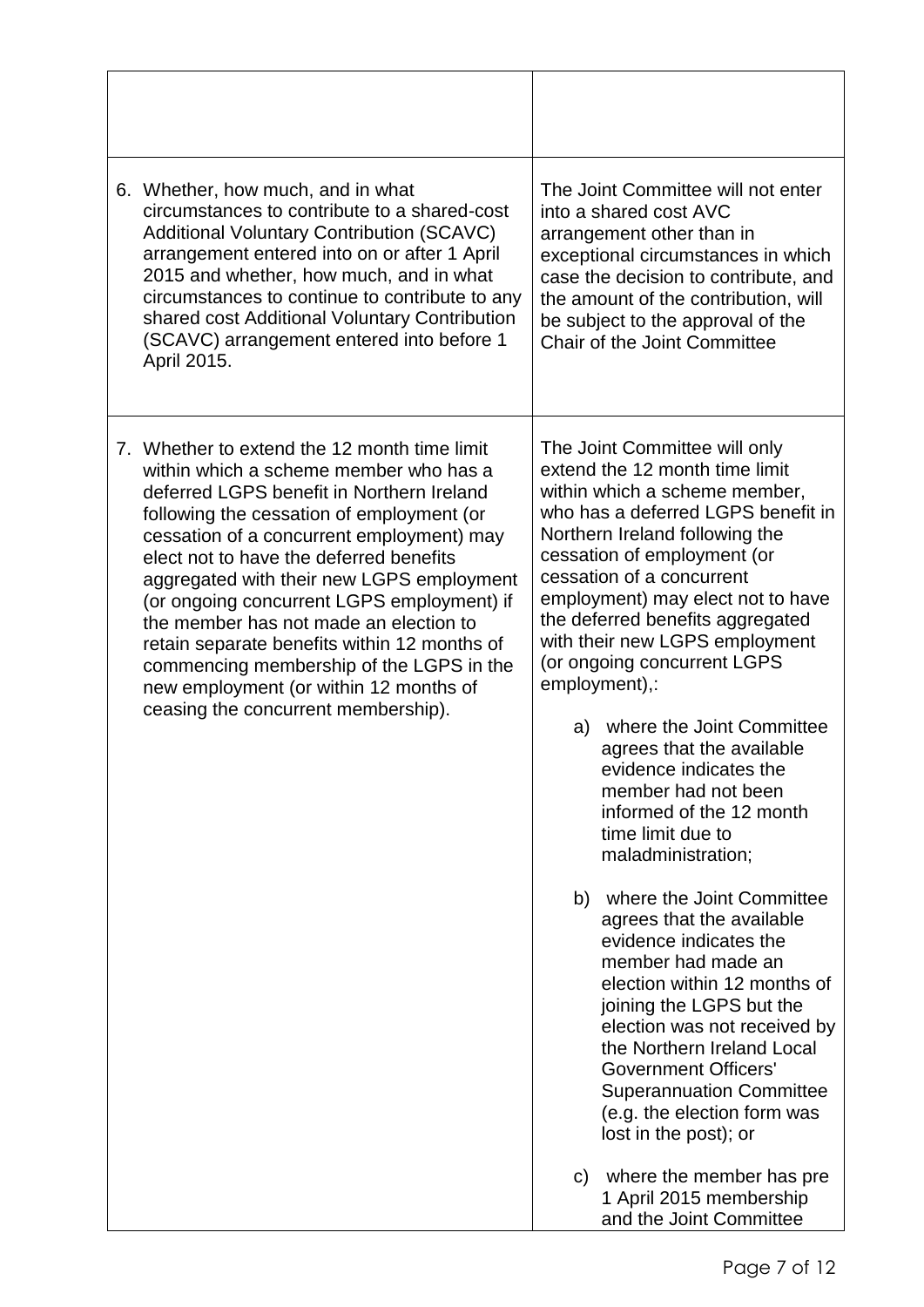|           |                                                                                                                                                                                                                                                                                                                                                                                                                                                                                              | agrees the available<br>evidence indicates that, due<br>to maladministration, the<br>member had not been<br>informed of the implications<br>of having benefits<br>aggregated and would, in<br>consequence, suffer a<br>detriment to their pension<br>benefits (for example,<br>where member's whole-time<br>equivalent pensionable pay<br>on commencing with the<br>Joint Committee is, in real<br>terms after allowing for<br>inflation, significantly less<br>than the whole-time<br>equivalent pensionable pay<br>upon which the deferred<br>benefits were calculated).                                                   |
|-----------|----------------------------------------------------------------------------------------------------------------------------------------------------------------------------------------------------------------------------------------------------------------------------------------------------------------------------------------------------------------------------------------------------------------------------------------------------------------------------------------------|------------------------------------------------------------------------------------------------------------------------------------------------------------------------------------------------------------------------------------------------------------------------------------------------------------------------------------------------------------------------------------------------------------------------------------------------------------------------------------------------------------------------------------------------------------------------------------------------------------------------------|
| reviewed. | 8. How the pension contribution band/rate to<br>which an employee is to be allocated on<br>joining the Scheme, and at each subsequent<br>April, will be determined and the<br>circumstances in which, following a material<br>change to the terms and conditions of a<br>member's employment which affects the<br>member's pensionable pay in the course of a<br>Scheme year (1 April to 31 March), the<br>pension contribution band/rate to which an<br>employee has been allocated will be | The Joint Committee will allocate<br>the pension contribution band/rate<br>by:<br>Initially allocating a<br>member to a contribution<br>rate on 1 April 2015 and<br>then, if necessary,<br>reallocating a member to a<br>new contribution rate during<br>a Scheme year (1 April to 31<br>March) following a material<br>change to the terms and<br>conditions of a member's<br>employment which affects<br>the member's pensionable<br>pay (e.g. on promotion,<br>demotion, re-grading,<br>variation to a member's<br>contractual hours, a change<br>of job, or a move from a<br>casual to a post with<br>contractual hours) |
| 9.        | Whether or not, when calculating assumed<br>pensionable pay when a member is:<br>on reduced contractual pay or no pay on<br>due to sickness or injury, or<br>absent during ordinary maternity,<br>paternity or adoption leave or during paid                                                                                                                                                                                                                                                 | In assessing Assumed Pensionable<br>Pay (APP) the Joint Committee will<br>not, other than in exceptional<br>circumstances, include in the<br>calculation any 'regular lump sum<br>payments' in which case the                                                                                                                                                                                                                                                                                                                                                                                                                |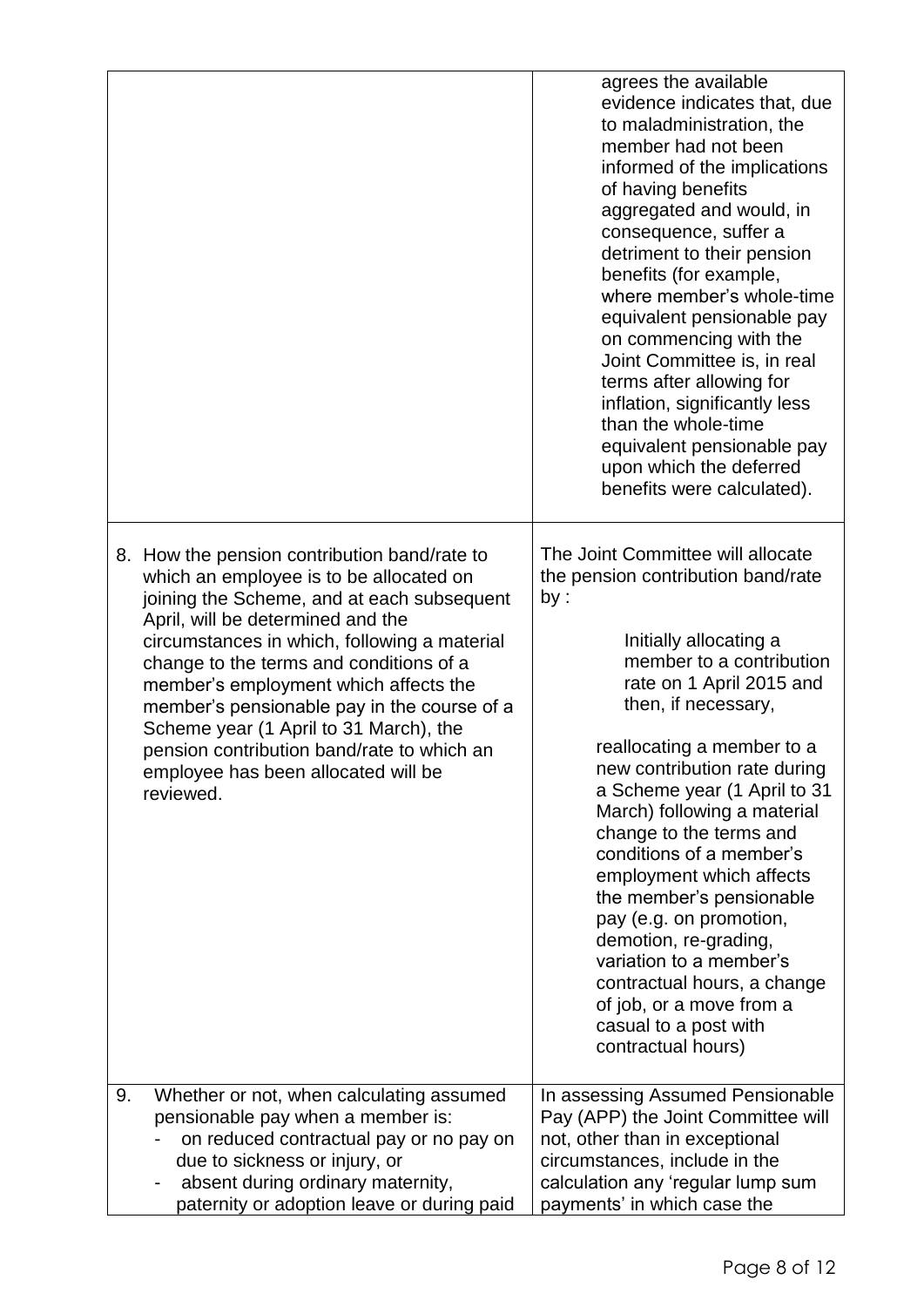| additional maternity, paternity or adoption<br>leave, or<br>- absent on reserve forces service leave,<br>or<br>retires with a Tier 1 or Tier 2 ill health<br>pension, or<br>- dies in service                       | decision to include the 'regular<br>lump sum payment' will be subject<br>to the approval of the Chair of the<br>Joint Committee. |
|---------------------------------------------------------------------------------------------------------------------------------------------------------------------------------------------------------------------|----------------------------------------------------------------------------------------------------------------------------------|
| to include in the calculation the amount of<br>any 'regular lump sum payment' received by<br>the member in the 12 months preceding the<br>date the absence began or the ill health<br>retirement or death occurred. |                                                                                                                                  |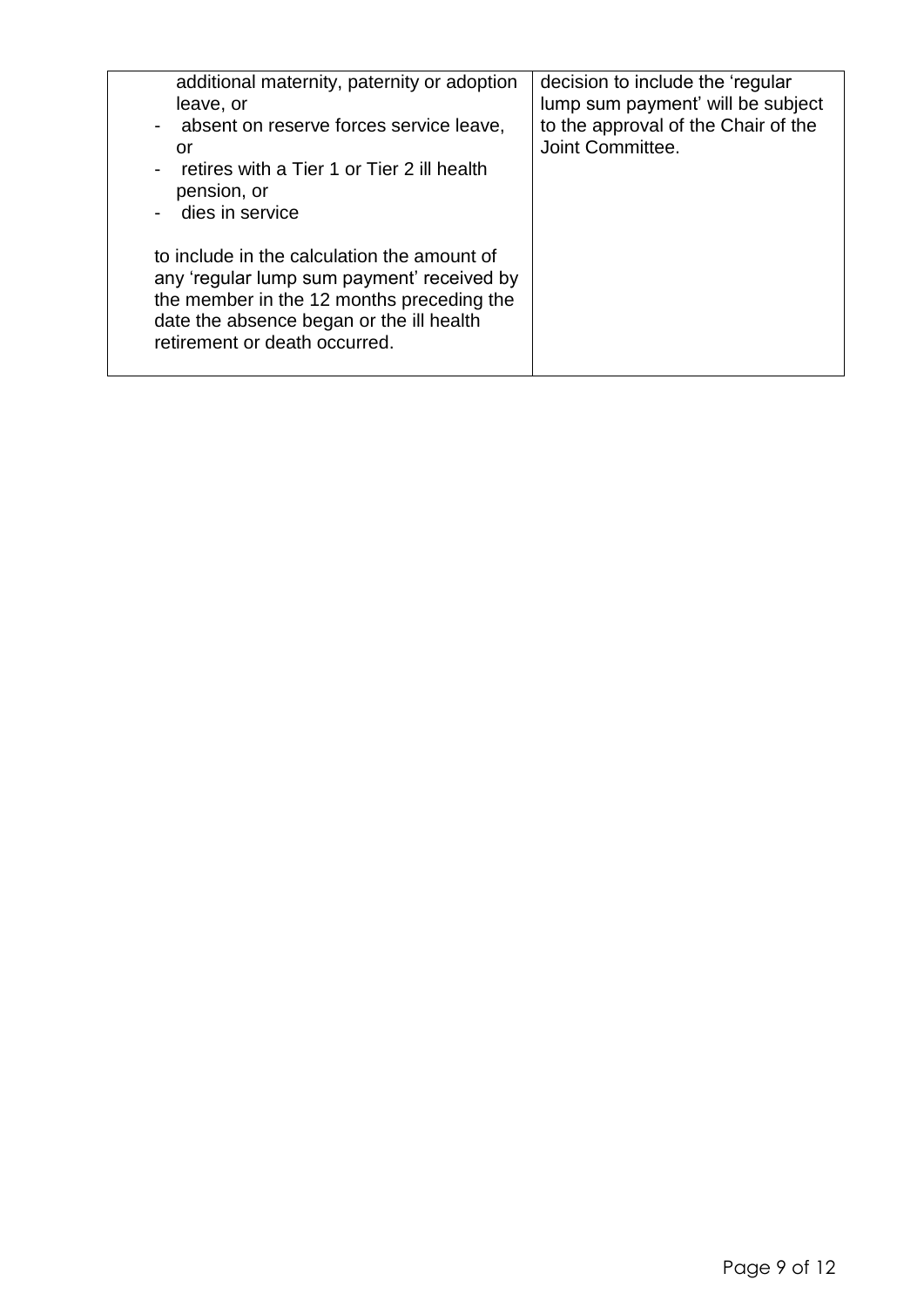### **Annex 2 JOINT COMMITTEE'S POLICY STATEMENT ON EMPLOYER DISCRETIONS – Active Membership Ceased between 1 April 2009 and 31 March 2015**

| Table B: Discretions to be exercised on<br>and after 1 April 2015 under the LGPS<br><b>Regulations in relation to scheme</b><br>members who ceased active<br>membership between 1 April 2009 and<br>31 March 2015 | The Joint Committee policy                                                                                                                                                                                                                                                                                                                                                                                                                                                                                                                                                 |
|-------------------------------------------------------------------------------------------------------------------------------------------------------------------------------------------------------------------|----------------------------------------------------------------------------------------------------------------------------------------------------------------------------------------------------------------------------------------------------------------------------------------------------------------------------------------------------------------------------------------------------------------------------------------------------------------------------------------------------------------------------------------------------------------------------|
| 1. Whether to grant applications for the<br>early payment of deferred pension<br>benefits on or after age 55 and before<br>age 60 (on grounds other than ill<br>health).                                          | Where a former scheme member who left<br>the scheme between 1 April 2009 and 31<br>March 2015 requests early release of<br>deferred benefits on or after age 55 and<br>before age 60 (on grounds other than ill<br>health), approval will only be given on<br>compassionate grounds.<br>Each case will be considered on its merits<br>and will be subject to the approval of the<br>Joint Committee.<br>Subject to 2 below, the benefits payable<br>in such circumstances will be subject to<br>any actuarial reduction applicable under<br>the relevant LGPS Regulations. |
| 2. Whether, on compassionate grounds,<br>to waive any actuarial reduction that<br>would normally be applied to deferred<br>benefits which are paid before age 65.                                                 | The Joint Committee will consider an<br>application to waive, on compassionate<br>grounds, any actuarial reduction that<br>would normally be applied to deferred<br>benefits which are paid before age 65.<br>Each case will be considered on its merits<br>and will be subject to the approval of the<br>Chair of the Joint Committee.                                                                                                                                                                                                                                    |
| 3. Whether, within 6 months of the date of<br>termination, to grant up to a maximum<br>of 10 years extra membership in the<br>pension scheme to a scheme member<br>whose employment was terminated                | The Joint Committee will not grant extra<br>pension scheme membership to a scheme<br>member whose employment was<br>terminated before 1 April 2015 on the<br>grounds of redundancy or business                                                                                                                                                                                                                                                                                                                                                                             |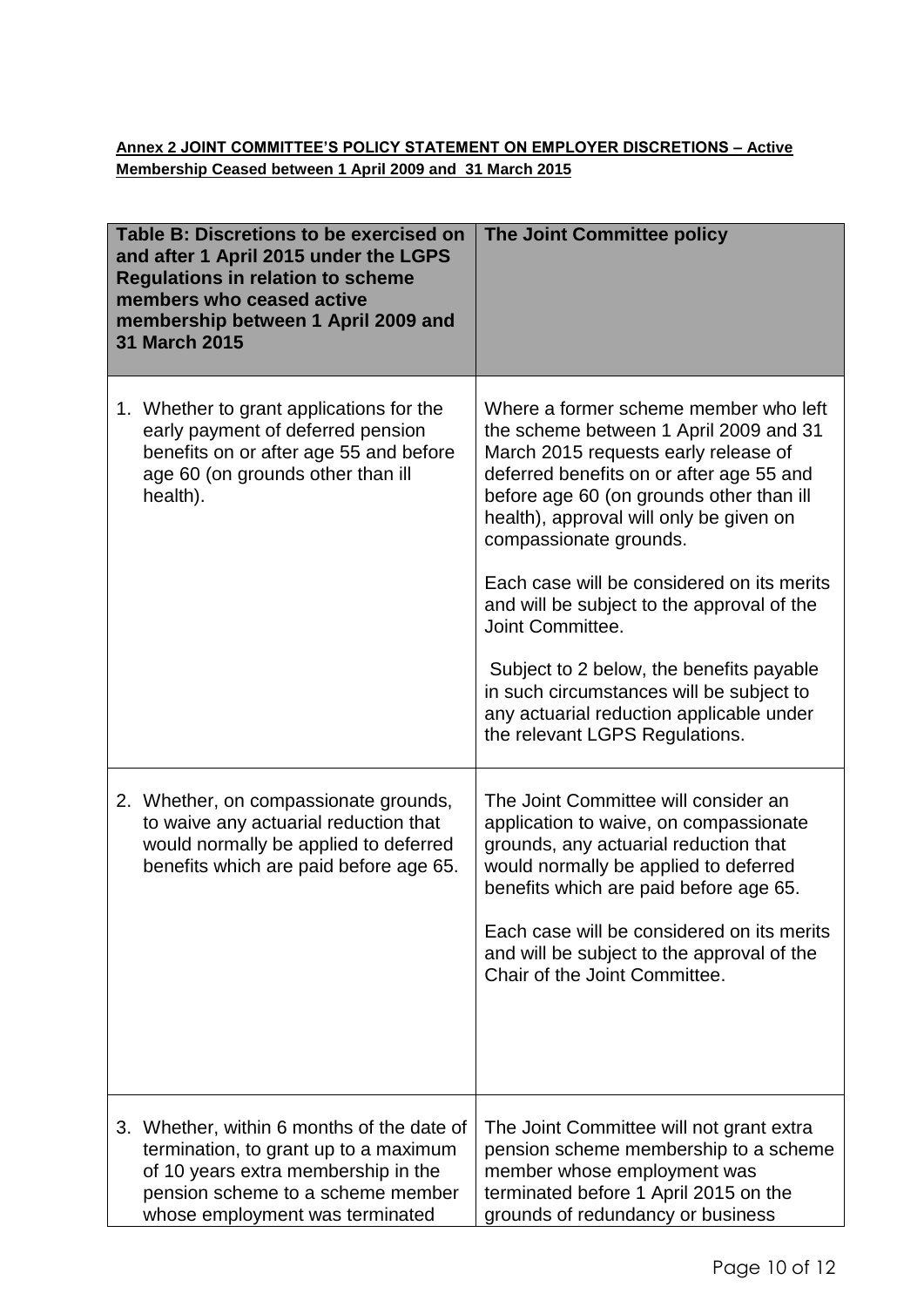| before 1 April 2015 on the grounds of<br>redundancy or business efficiency.                                                                                                                                          | efficiency.                                                                                                                                                                                                                                                                                                                             |
|----------------------------------------------------------------------------------------------------------------------------------------------------------------------------------------------------------------------|-----------------------------------------------------------------------------------------------------------------------------------------------------------------------------------------------------------------------------------------------------------------------------------------------------------------------------------------|
| Table C: Discretions to be exercised on<br>and after 1 April 2015 under the LGPS<br><b>Regulations in relation to scheme</b><br>members who ceased active<br>membership between 1 February 2003<br>and 31 March 2009 | The Joint Committee policy                                                                                                                                                                                                                                                                                                              |
| 1. Whether to grant applications for the<br>early payment of pension benefits on<br>or after age $50^1$ and before age 60 (on<br>grounds other than ill health).                                                     | Where a former scheme member who left<br>the scheme between 1 February 2003 and<br>31 March 2009 requests early release of<br>deferred benefits on or after age 50 and<br>before age 60 (on grounds other than ill<br>health), approval will only be given on<br>compassionate grounds.                                                 |
|                                                                                                                                                                                                                      | Each case will be considered on its<br>merits and will be subject to the approval<br>of the Chair of the Joint Committee.                                                                                                                                                                                                               |
|                                                                                                                                                                                                                      | Subject to 2 below, the benefits payable in<br>such circumstances will be subject to any<br>actuarial reduction applicable under the<br>relevant LGPS Regulations.                                                                                                                                                                      |
| 2. Whether, on compassionate grounds,<br>to waive any actuarial reduction that<br>would normally be applied to deferred<br>benefits which are paid before age 65.                                                    | The Joint Committee will consider an<br>application to waive, on compassionate<br>grounds, any actuarial reduction that<br>would normally be applied to deferred<br>benefits which are paid before age 65.<br>Each case will be considered on its merits<br>and will be subject to the approval of the<br>Chair of the Joint Committee. |

<sup>&</sup>lt;sup>1</sup> It should be noted that benefits paid on or after age 50 and before age 55 will be subject to an unauthorised payments charge under the Finance Act 2004 and, where applicable, an unauthorised payments surcharge under that Act, and a Scheme sanction charge on any benefits built up after 5 April 2006.

l